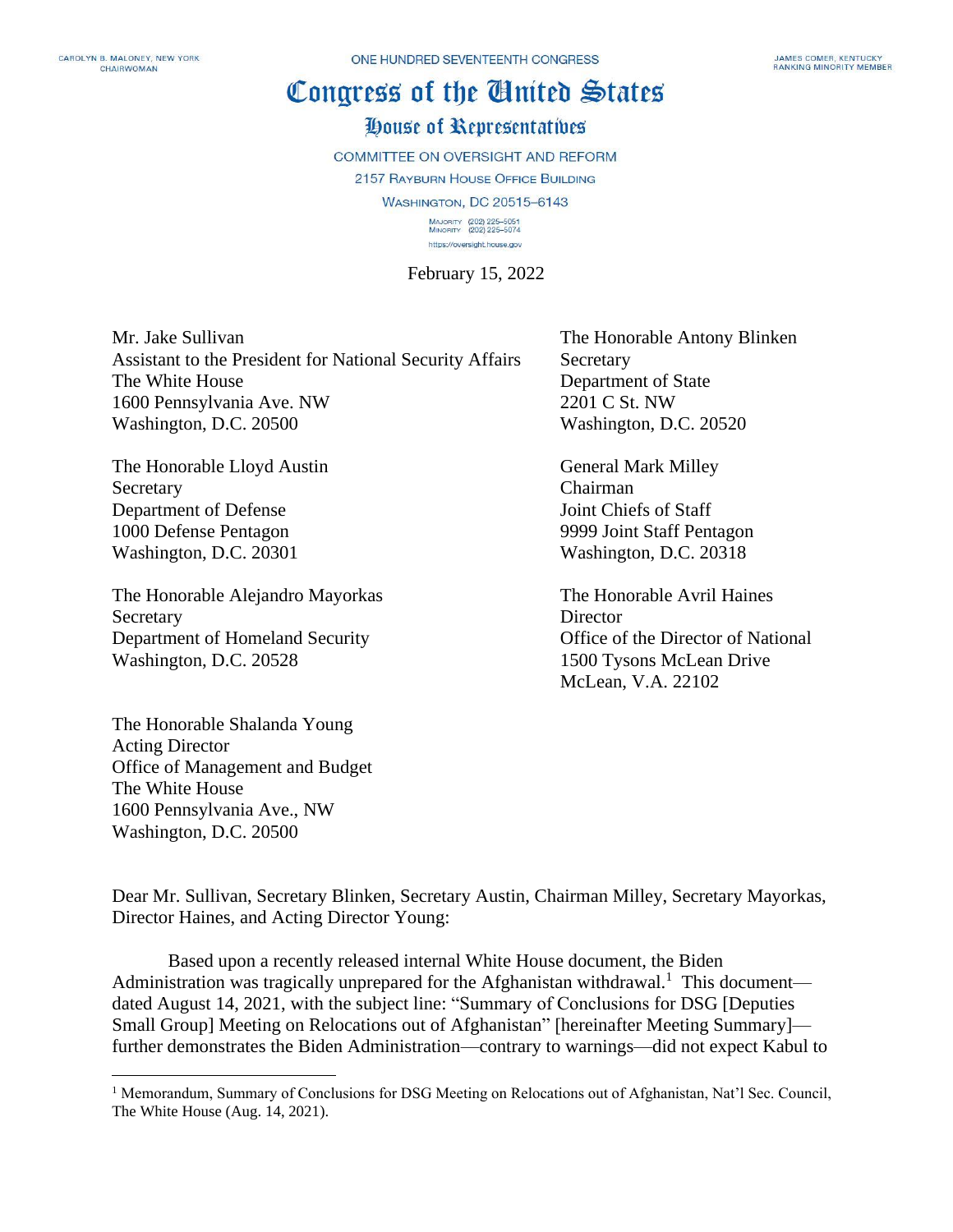Mr. Jake Sullivan The Honorable Antony Blinken The Honorable Llyod Austin Chairman Mark Milley The Honorable Alejandro Mayorkas The Honorable Avril Haines The Honorable Shalanda Young February 15, 2022 Page 2

fall so quickly and it did not have an exit strategy for American citizens, allies, military, or equipment in Afghanistan. In light of this document, we request the production of all documents and communications related to the Administration's military and diplomatic withdrawal from Afghanistan.

The Biden Administration's withdrawal from Afghanistan was an unmitigated national security and humanitarian disaster. At least 13 American servicemen and women and hundreds of Afghan civilians were killed. <sup>2</sup> Thousands of American citizens were abandoned. <sup>3</sup> Billions of dollars in U.S. military equipment were lost. <sup>4</sup> Meanwhile, for the first time in two decades, Afghanistan is again under Taliban control. Al-Qaeda is resurgent.<sup>5</sup> Women and girls are being oppressed.<sup>6</sup> U.S. allied-Afghans are being hunted down and publicly murdered.<sup>7</sup> Despite efforts to shift blame, the Biden Administration's utter lack of preparation caused these outcomes.

According to the Meeting Summary, the Biden Administration appears to have started relocation plans for U.S. government employees, American citizens, and U.S. allied Afghans only hours before the Taliban took over Kabul.<sup>8</sup> This directly contradicts President Biden's own public statements that he "[would] not conduct a hasty rush to exit," would withdraw "responsibly, deliberately, and safely," and that the Biden Administration "planned for every contingency."<sup>9</sup> Instead, the Biden Administration waited until August 14 to prioritize Americans for evacuation, to start notifying those eligible for evacuation, and to start identifying third party countries to screen and vet Afghans.<sup>10</sup> The Taliban had control of Kabul, including Hamid Karzai International Airport, on August 15—just less than 24 hours later.

The Biden Administration knew—or should have known—that the Taliban had been engaged in a months-long offensive:

<sup>&</sup>lt;sup>2</sup> Transcript, General Kenneth F. McKenzie Jr., Commander, U.S. Central Command, Press Briefing (Feb. 4, 2022).

<sup>&</sup>lt;sup>3</sup> Jack Detsch, et. al., *State Department: Thousands of U.S. Residents Still Stuck in Afghanistan*, FOREIGN POLICY (Nov. 3, 2021).

<sup>4</sup> Adam Andrzejewski, *Staggering Costs – U.S. Military Equipment Left Behind in Afghanistan,* FORBES (Aug. 23, 2021).

<sup>5</sup> Courtney Kube, *Potential Al Qaeda resurgence in Afghanistan worries U.S. officials,* NBC NEWS (Aug. 12, 2021). <sup>6</sup> Ayaz Gul, *UN Experts: Taliban Steadily Erasing Afghan Women from Public Life,* VOICE OF AMERICA (Jan. 17, 2022).

<sup>7</sup> Jim Geraghty, *The Taliban Are Hunting Down Any Afghan Tied to Western Organizations,* NAT'L REVIEW (Sept. 17, 2021).

<sup>8</sup> Memorandum, *supra* note 1.

<sup>9</sup> Remarks by President Biden on the Way Forward in Afghanistan, THE WHITE HOUSE (Apr. 14, 2021); Remarks by President Biden on Afghanistan, THE WHITE HOUSE (Aug. 16, 2021).

<sup>10</sup> Memorandum, *supra* note 1.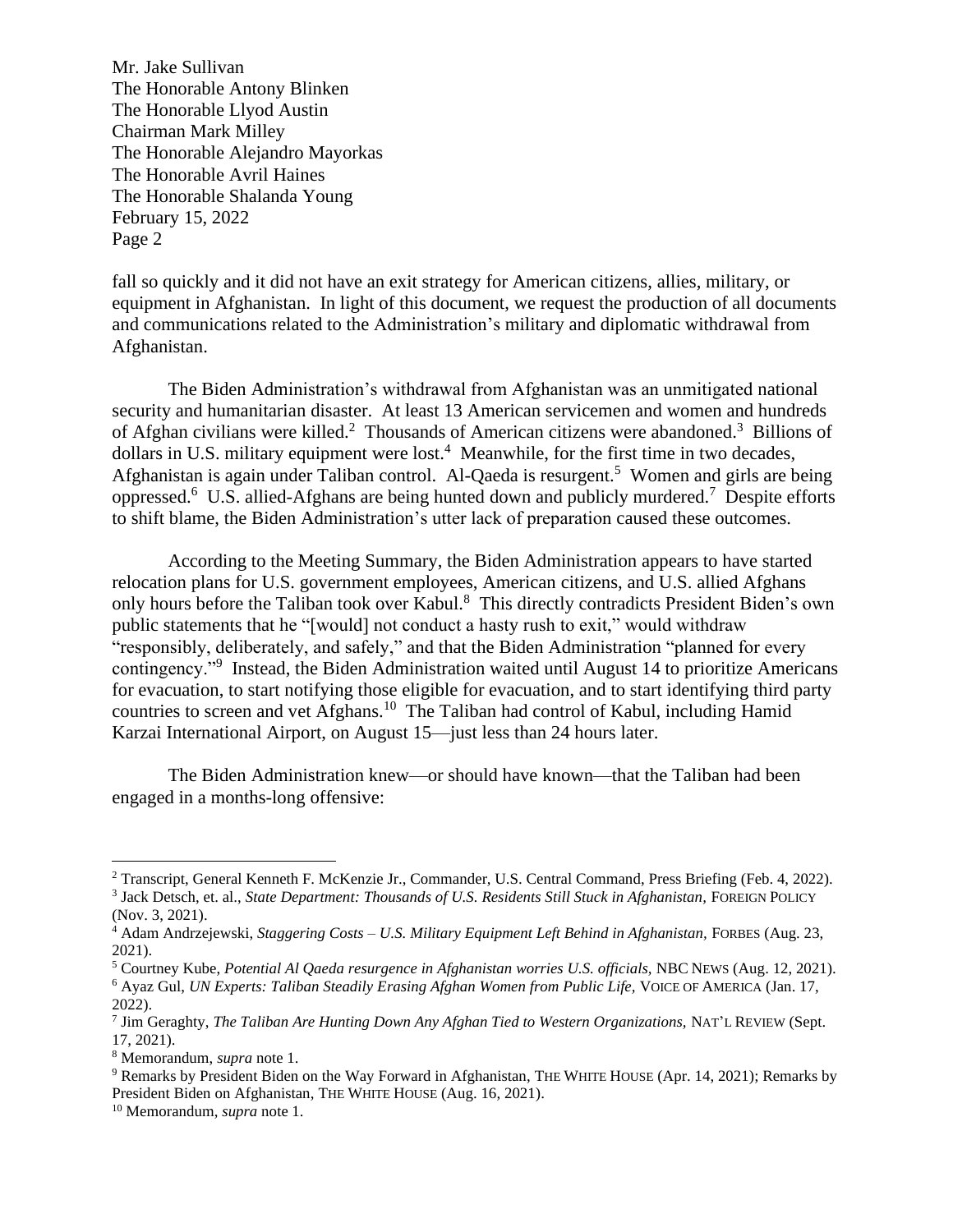Mr. Jake Sullivan The Honorable Antony Blinken The Honorable Llyod Austin Chairman Mark Milley The Honorable Alejandro Mayorkas The Honorable Avril Haines The Honorable Shalanda Young February 15, 2022 Page 3

- May 4, 2021: Less than one month after President Biden announced an unconditional military withdrawal from Afghanistan, the Taliban began their offensive in southwest Afghanistan. $11$
- **June 22, 2021:** The Taliban controlled 50 of Afghanistan's 370 districts.<sup>12</sup>
- **July 21, 2021:** The Taliban controlled the majority of Afghanistan's districts.<sup>13</sup>
- **August 6, 2021:** The Taliban took command of the Nimruz province.<sup>14</sup>

The Biden Administration had the warning signs that the Taliban were planning on seizing Kabul. Nevertheless, it appears the Biden Administration waited until August 14—one day before Kabul fell—to begin contingency planning. What ensued was a U.S. military withdrawal that has drawn apt comparison to the fall of Saigon.

The longer-term consequences continue to unravel. Americans are still stranded in Afghanistan and our allies' lives remain in danger. The country is facing widespread starvation as it slides into economic collapse. As Afghanistan fails, it risks further destabilizing the region.

These ongoing consequences—especially in light of the August 14 Meeting Summary necessitate Congressional oversight. Therefore, we request all documents, communications, and information referring or relating to the planning, implementation, and execution of the withdrawal of U.S. forces from Afghanistan as well as the evacuation of U.S. citizens, lawful permanent residents of the U.S., and vulnerable Afghans be produced as soon as possible but no later than March 1, 2022, for the time period of January 20, 2021, through present.

The Committee on Oversight and Reform is the principal oversight committee of the U.S. House of Representatives and has broad authority to investigate "any matter" at "any time" under House Rule X. Thank you in advance for your cooperation with this inquiry.

<sup>&</sup>lt;sup>11</sup> Reuters, *Taliban launches major Afghan offensive after deadline for U.S. pullout, REUTERS (May 4, 2021).* 

<sup>&</sup>lt;sup>12</sup> Nic Robertson, et. al., 50 of Afghanistan's 370 districts have fallen to Taliban since May: UN envoy, CNN (June 22, 2021).

<sup>13</sup> Reuters, *Half of all Afghan district centers under Taliban control – U.S. general,* REUTERS (July 21, 2021).

<sup>&</sup>lt;sup>14</sup> Chantal Da Silva, et. al., *Taliban overrun first Afghan provincial capital since U.S. began withdrawal*, NBC NEWS (Aug. 6, 2021).